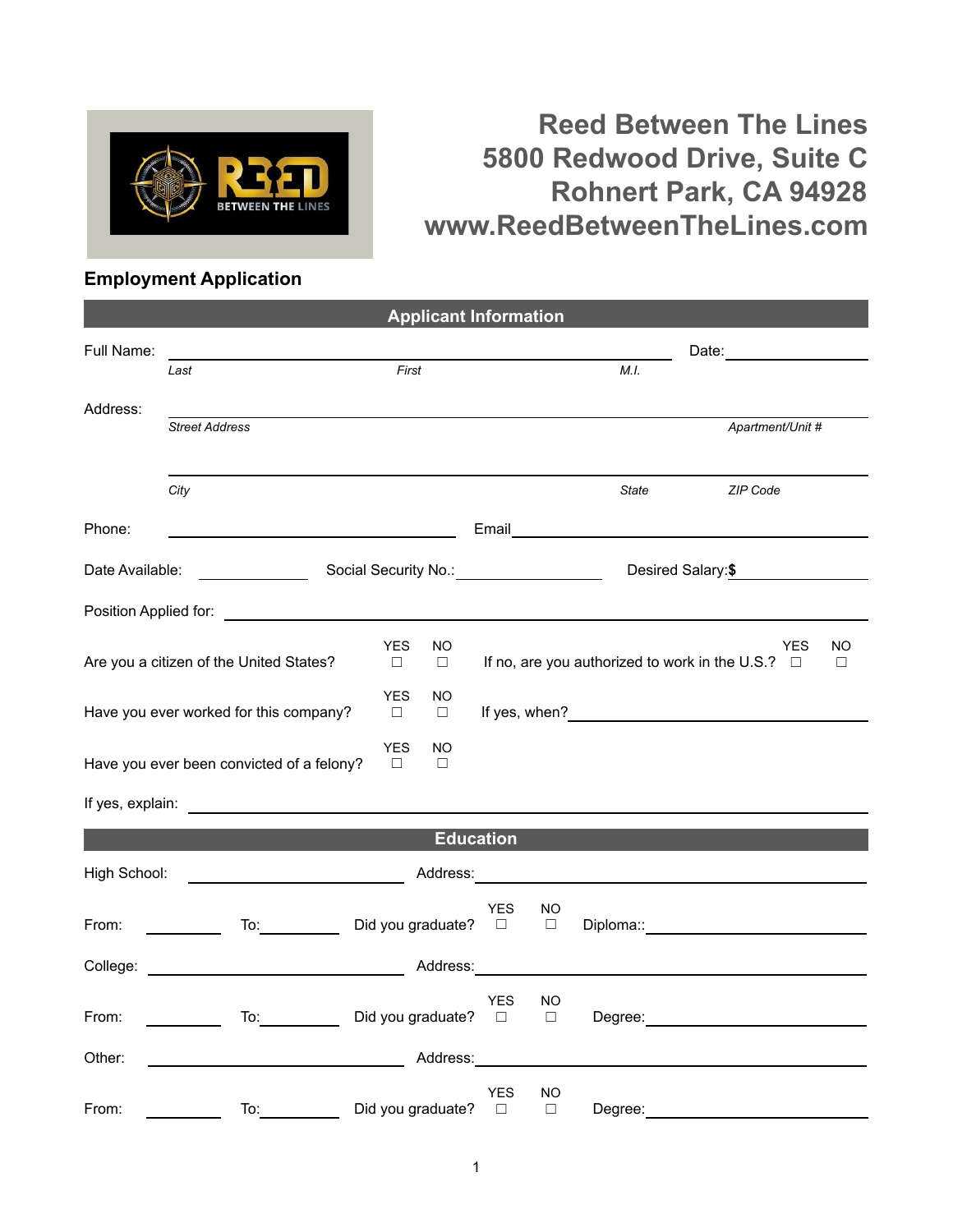**References**

|            | Please list three professional references.                                                                                                                                                                                    |                      |                     |                                                                                                                                                                                                                                |  |
|------------|-------------------------------------------------------------------------------------------------------------------------------------------------------------------------------------------------------------------------------|----------------------|---------------------|--------------------------------------------------------------------------------------------------------------------------------------------------------------------------------------------------------------------------------|--|
|            |                                                                                                                                                                                                                               |                      |                     |                                                                                                                                                                                                                                |  |
| Company:   | <u> 1989 - Andrea Andrew Maria (h. 1989).</u><br>1905 - Andrew Maria (h. 1906).                                                                                                                                               |                      |                     |                                                                                                                                                                                                                                |  |
| Address:   |                                                                                                                                                                                                                               |                      |                     |                                                                                                                                                                                                                                |  |
|            |                                                                                                                                                                                                                               |                      |                     | Relationship: ______________________                                                                                                                                                                                           |  |
| Company:   | <u> 1989 - Johann Stoff, amerikansk politiker (* 1908)</u>                                                                                                                                                                    |                      |                     |                                                                                                                                                                                                                                |  |
| Address:   |                                                                                                                                                                                                                               |                      |                     |                                                                                                                                                                                                                                |  |
|            |                                                                                                                                                                                                                               |                      |                     | Relationship: _______________________                                                                                                                                                                                          |  |
| Company:   | <u> 1989 - Johann Harry Harry Harry Harry Harry Harry Harry Harry Harry Harry Harry Harry Harry Harry Harry Harry</u>                                                                                                         |                      |                     | Phone: 2000 2000 2010 2010 2020 2020 2021 2021 2022 2021 2021 2021 2021 2022 2022 2021 2021 2022 2022 2022 20                                                                                                                  |  |
| Address:   | the control of the control of the control of the control of the control of the control of the control of the control of the control of the control of the control of the control of the control of the control of the control |                      |                     |                                                                                                                                                                                                                                |  |
|            | <b>Previous Employment</b>                                                                                                                                                                                                    |                      |                     |                                                                                                                                                                                                                                |  |
| Company:   | the contract of the contract of the contract of the contract of the contract of the contract of the contract of                                                                                                               |                      |                     |                                                                                                                                                                                                                                |  |
| Address:   |                                                                                                                                                                                                                               |                      |                     | Supervisor: ______________________                                                                                                                                                                                             |  |
| Job Title: | <u> 1989 - Johann Barnett, fransk politiker (</u>                                                                                                                                                                             | Starting Salary:\$   |                     | Ending Salary: \$                                                                                                                                                                                                              |  |
|            |                                                                                                                                                                                                                               |                      |                     |                                                                                                                                                                                                                                |  |
| From:      |                                                                                                                                                                                                                               |                      |                     | Reason for Leaving: Note and the set of the set of the set of the set of the set of the set of the set of the set of the set of the set of the set of the set of the set of the set of the set of the set of the set of the se |  |
|            | May we contact your previous supervisor for a reference?                                                                                                                                                                      | <b>YES</b><br>$\Box$ | NO.<br>□            |                                                                                                                                                                                                                                |  |
|            |                                                                                                                                                                                                                               |                      |                     |                                                                                                                                                                                                                                |  |
| Company:   | <u> 1989 - John Stein, mars and de Britain and de Britain and de Britain and de Britain and de Britain and de Br</u>                                                                                                          |                      |                     |                                                                                                                                                                                                                                |  |
| Address:   |                                                                                                                                                                                                                               |                      |                     | Supervisor:                                                                                                                                                                                                                    |  |
| Job Title: |                                                                                                                                                                                                                               | Starting Salary:\$   |                     | Ending Salary:\$                                                                                                                                                                                                               |  |
|            |                                                                                                                                                                                                                               |                      |                     |                                                                                                                                                                                                                                |  |
| From:      |                                                                                                                                                                                                                               |                      |                     | Reason for Leaving: 1997                                                                                                                                                                                                       |  |
|            | May we contact your previous supervisor for a reference?                                                                                                                                                                      | <b>YES</b><br>□      | <b>NO</b><br>$\Box$ |                                                                                                                                                                                                                                |  |
|            |                                                                                                                                                                                                                               |                      |                     |                                                                                                                                                                                                                                |  |
| Company:   | <u> 1980 - John Stein, amerikansk politiker (d. 1980)</u>                                                                                                                                                                     |                      |                     | Phone: _______________________                                                                                                                                                                                                 |  |
| Address:   |                                                                                                                                                                                                                               |                      |                     | Supervisor: _______________________                                                                                                                                                                                            |  |